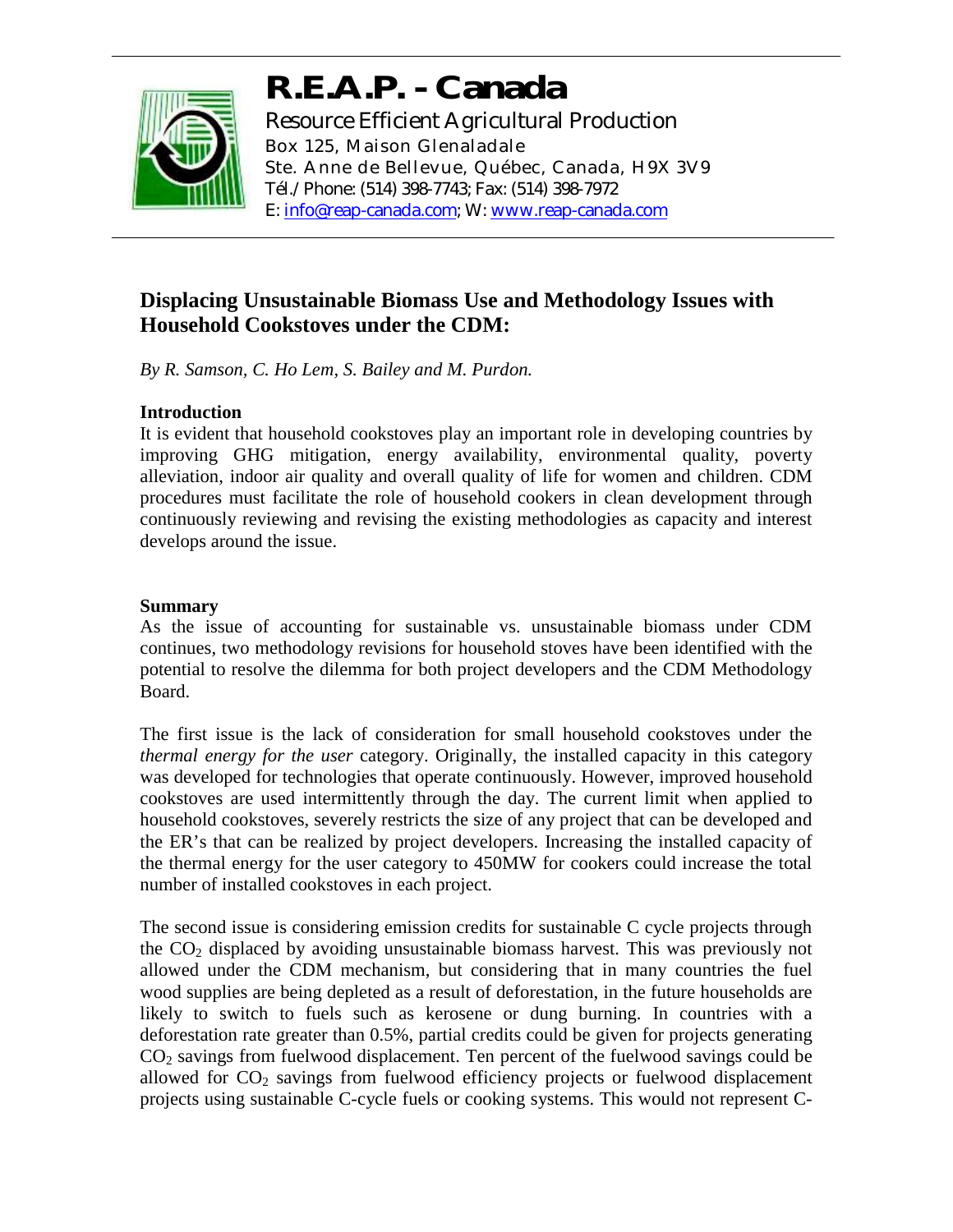savings from avoided deforestation but represents prevention of dung or kerosene burning, which will result from continued loss of the fuelwood supply if a country is experiencing deforestation. This partial accounting of sustainable biomass replacement of unsustainable biomass would facilitate the development of viable emission reductions that would allow small-scale project developers to succeed in creating successful CDM projects.

#### **Facilitating Stove Programs through Increasing the Installed capacity of the**  *Thermal Energy for the User* **category**

Increasing the installed capacity of the thermal energy for the user category from 45 MW for cogeneration (heat and power) to 450MW for cookers (heat only) could increase the total number of installed cookstoves in each project, helping household cookstove project developers much of their emission reduction on CH4 emission reductions. This would provide projects with a more equitable ER volume production in line with cogeneration projects which operate 24/7. Improved cookstoves are operated about 10% of a day or 2.5 hours per day (see appendix 1).

A power output limit for the sub-category of household cookstoves could be 8 kW, as this will include all conventional household cookstoves. Stoves tested by Smith et al., (2000) ranged from 1.6 -7.6 kW. Four leading wood stoves recently examined by Aprovecho Research Centre tested to have an average of 5.9 kw heat output. Typically stoves with more efficient heat transfer also have lower heat outputs, for example biogas stoves ( Smith et al 2000) had heat outputs of 2kw. Assuming an installed capacity increase to 450 MW, approximately 225,000 biogas systems or 75,000 improved wood stoves could be fit into a program, which would provide a more reasonable project size for CDM project developers.

#### **Partial Credits for Sustainable Biomass Projects**

This proposed sub-category will address the problem of declining wood energy resources in developing countries and applies to countries experiencing deforestation rates of 0.5% per year or greater. This does not represent C-savings from avoided deforestation but represents prevention of dung or kerosene burning, which will result from continued loss of the fuelwood supply if a country is experiencing deforestation. Ten percent of the fuelwood savings could be allowed for  $CO<sub>2</sub>$  savings from fuelwood efficiency projects or fuelwood displacement projects using sustainable C-cycle fuels or cooking systems such as bio-gas, alcohol or agri-fuels. This  $CO<sub>2</sub>$  avoidance allowance for displacing unsustainable biomass use would be significantly less than the  $CO<sub>2</sub>$  emissions from kerosene or dung use (likely substitute fuels), even if complete displacement of wood fuel occurred.

An improved wood stove reduces emissions in two ways: it reduces the volume of woodfuel consumed and the improved design also reduces emissions of CH4 through more complete combustion. There is still a need to better understand the impact of improved fuelwood stoves on  $N<sub>2</sub>O$  emissions. However, the table below gives some indication of the potential impacts of a modification of the thermal energy for the user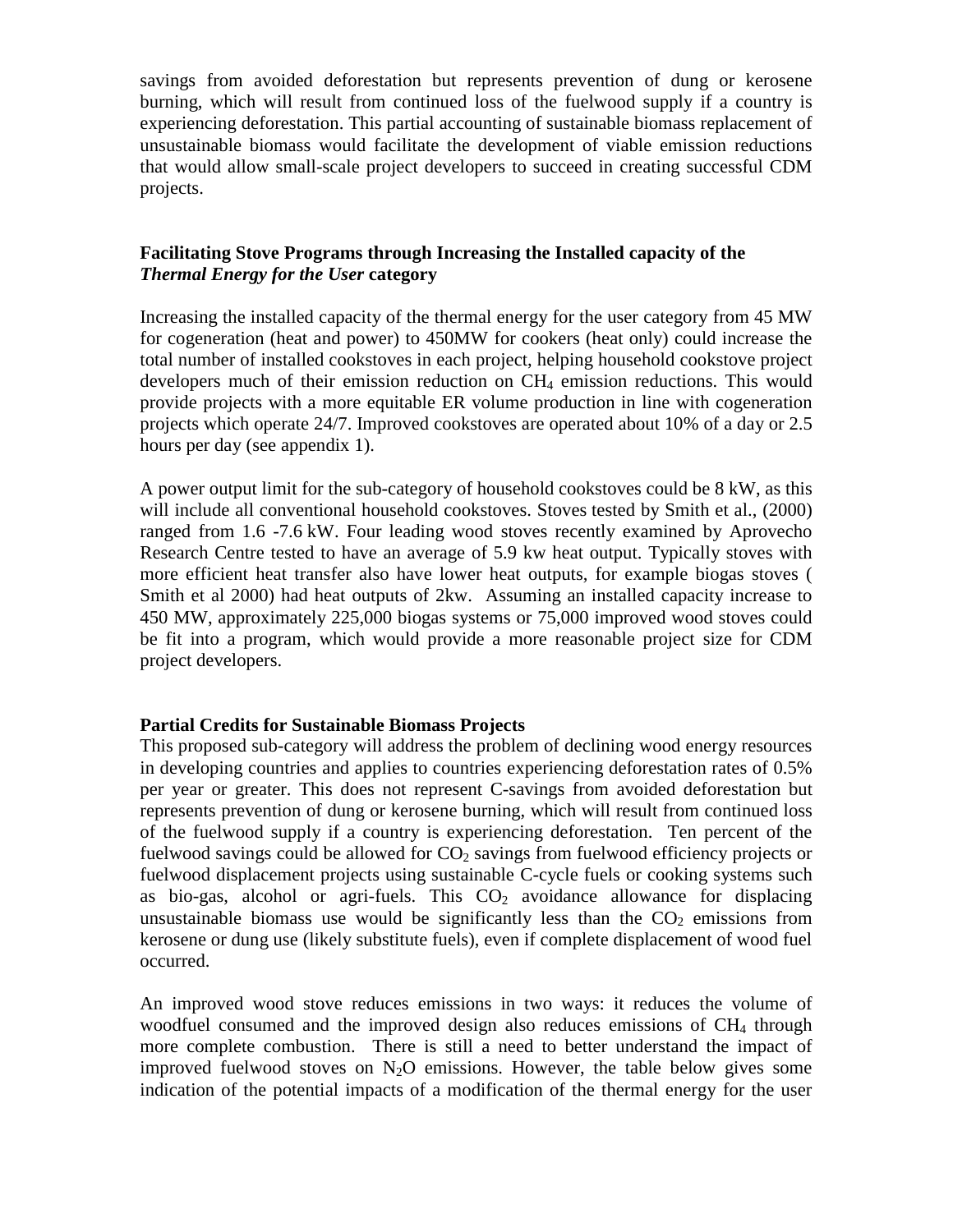category to increase installed capacity size while giving some allowance for displacement of unsustainable biomass.

|  | Table 1: GHG emissions from traditional 3-rock fires and improved metal stove    |
|--|----------------------------------------------------------------------------------|
|  | design fuelwood burning. Calculated with IPCC equations using Smith et al. 2000. |

|                                  | <b>Assumed Fuel</b>    | Carbon released in kg |       |                 | Tonnes of $CO2$ equivalent |                 |                 |        |       |                                       |
|----------------------------------|------------------------|-----------------------|-------|-----------------|----------------------------|-----------------|-----------------|--------|-------|---------------------------------------|
|                                  | Consumption<br>(kg/yr) | CO <sub>2</sub>       | CO    | CH <sub>4</sub> | $N_2O$                     | CO <sub>2</sub> | CH <sub>4</sub> | $N_2O$ | Total | Net Direct<br><b>GHG</b><br>Reduction |
| Traditional<br>fuelwood          | 2500                   | 3.4                   | 156.1 | 15.35           | 0.31                       | 3.4             | 0.32            | 0.09   | 0.42  |                                       |
| Improved<br>metal w/<br>fuelwood | 1550                   | 2.1                   | 99.2  | 6.2             | 0.37                       | 2.1             | 0.13            | 0.12   | 0.25  | 0.17                                  |

Smith KR, Uma R, Kishore VVN, Lata K, Joshi V, Zhang J, Rasmussen RA, Khalil MAK. 2000. Greenhouse Gases from Small-scale Combustion Devices in Developing Countries, Phase IIa: Household Stoves in India. EPA-600/R-00- 052, U.S. Environmental Protection Agency, Office of Research and Development, Washington, D.C., June. Also available at http://www.epa.gov/crb/apb/publications.htm.

If a 10% allowance of displacement of  $CO_2$  savings were allowed the  $CO_{2eq}$  savings would be  $0.17 + 0.07 = 0.24$  per stove per year. If 75,000 stoves were installed this would represent 18,000 tonne per year project. If a 100% savings was incurred from a biogas system and 225,000 stoves were installed the emission credit would be 0.34 x 225,000= 76,500 tonnes for the  $CO<sub>2</sub>$  savings, however the biogas project would have a much higher installed cost. With improved woodfuel stove development, better results may be achieved with more current stoves. Four of the best improved wood stoves tested by the Aprovecho Research Centre, (a leading international agency in stove testing) found specific wood consumption was reduced on average by 38%.

#### **Other ways to favor stove programs**

Financial additionality for improved household cookers should be waived as the social and environmental benefits of household cookers are of paramount importance to achieving the millennium development goals. A clean burning stove, like clean water is a basic human necessity. Another effective measure would be to reduce the CDM registration costs for projects completed in LDC's or for projects that have high sustainable development benefits such as cookstoves.

#### **Conclusion**

A methodology change that combines a change to increase the installed capacity combined with a partial accounting of sustainable biomass replacement of unsustainable biomass would facilitate household stove programs. Even improved wood stove programs, currently the least viable CDM stove projects, could develop reasonable volumes of emission reductions and allow project developers to succeed in creating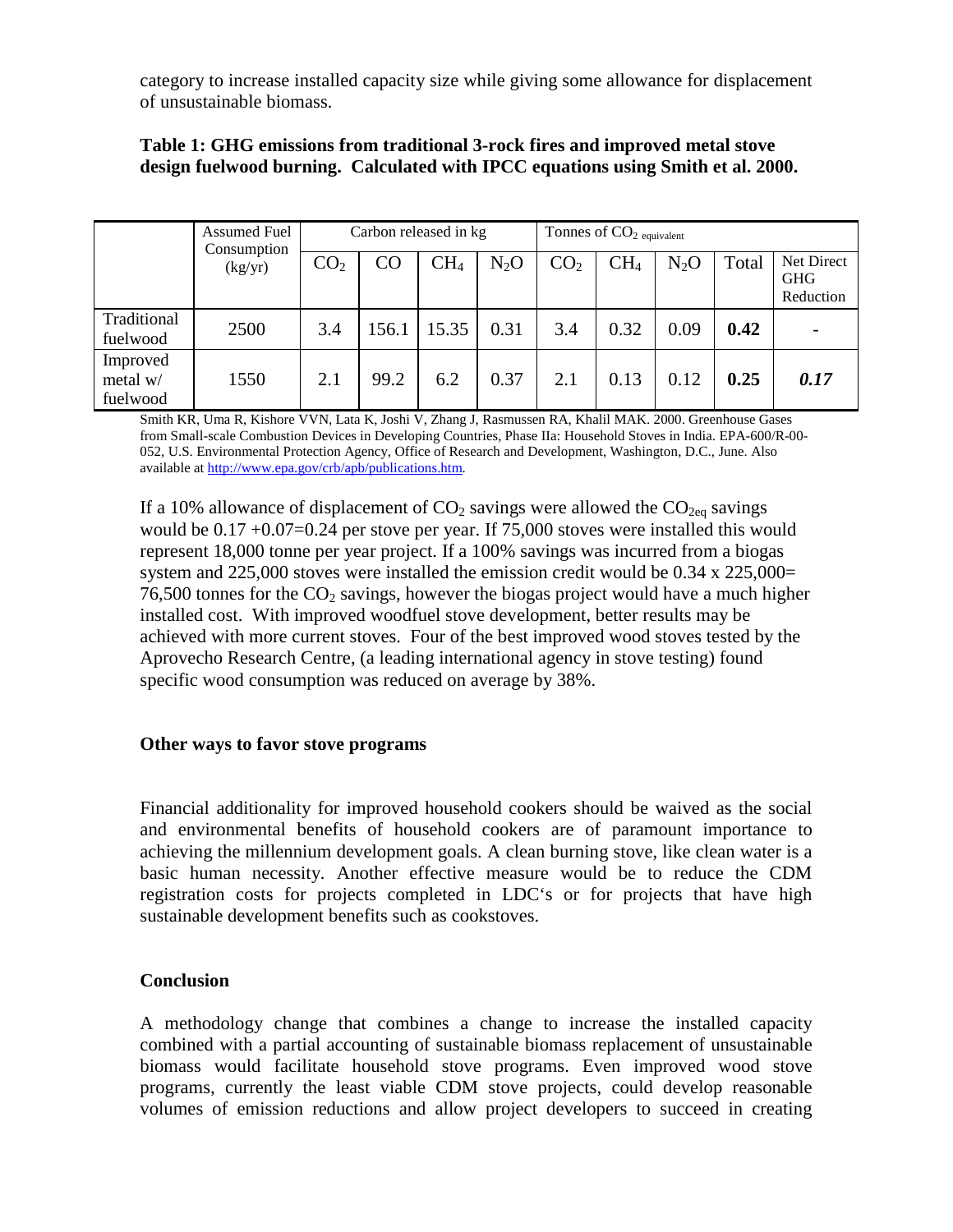successful CDM projects. CDM registration costs could also be lowered for household cooking programs to facilitate their development. Increasing the viability of small-scale appliances under the CDM is a necessary first step to creating sustainable cooking programs in developing countries that both reduce emissions and contribute to poverty alleviation.